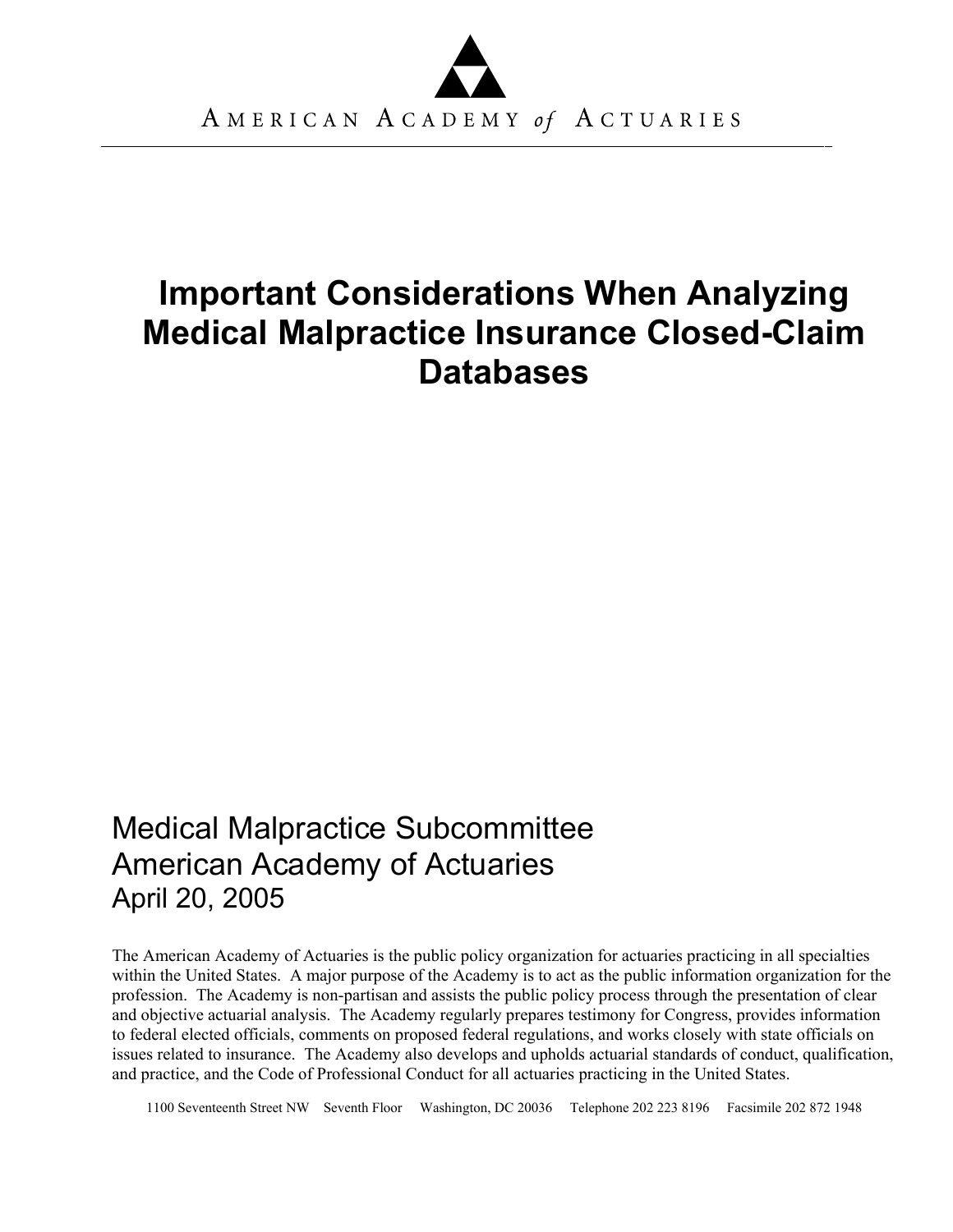The Medical Malpractice Subcommittee of the American Academy of Actuaries is pleased to offer these comments regarding the use of medical malpractice insurance closed-claim databases (CCDs) for public consumption. The purpose of these comments is to discuss some of the factors that should be considered when working with CCDs.

We at the Academy hope that this comment letter will serve as a foundation for both actuaries and non-actuaries working with CCDs. We believe these comments will help CCD researchers consider and evaluate critical factors involving CCDs before beginning their work and forming conclusions.

Medical Malpractice Insurance Closed-Claim Databases Considerations

### **1. Exclusion of Claims Closed Without Indemnity Payment**

Some CCDs exclude claims that were closed without an indemnity payment. Based on industry information, 70 percent to 80 percent of all medical malpractice insurance claims close without an indemnity payment. Therefore, research performed on any CCD that excludes claims closed without payment does not include a major cost component, namely the cost of investigating and defending these medical malpractice insurance claims. The loss adjustment expense (LAE) for these excluded claims would include items such as claim investigation, medical examination, defense attorney fees, and fees/salaries for claim adjusters and others working on the defense of a claim.

With LAE representing approximately one third of all insured loss and LAE dollars incurred by the insurance industry, any study of medical malpractice insurance loss and LAE leaves a significant component unaddressed if claims closed without an indemnity payment are excluded.

### **2. Exclusion of Open Claims**

CCDs include only those claims that have been closed. Any claims that have not been closed — such as open medical malpractice claims in the discovery stage, undergoing investigation, negotiating a settlement, or progressing through a trial — would not be included in the CCD. Since medical malpractice insurance claims take several years on average from occurrence to closing, with some cases taking in excess of 10 years to close, the use of closed- claim data excludes a significant amount of information on open cases that may be more reflective of the current claim cost environment.

It is important to consider the impact of analyzing data that does not include open claims. This is especially important given the historical volatility of medical malpractice insurance costs (e.g., changes in severity trends) and the impact of recently passed legislated changes or judicial decisions that may be better reflected in open claims.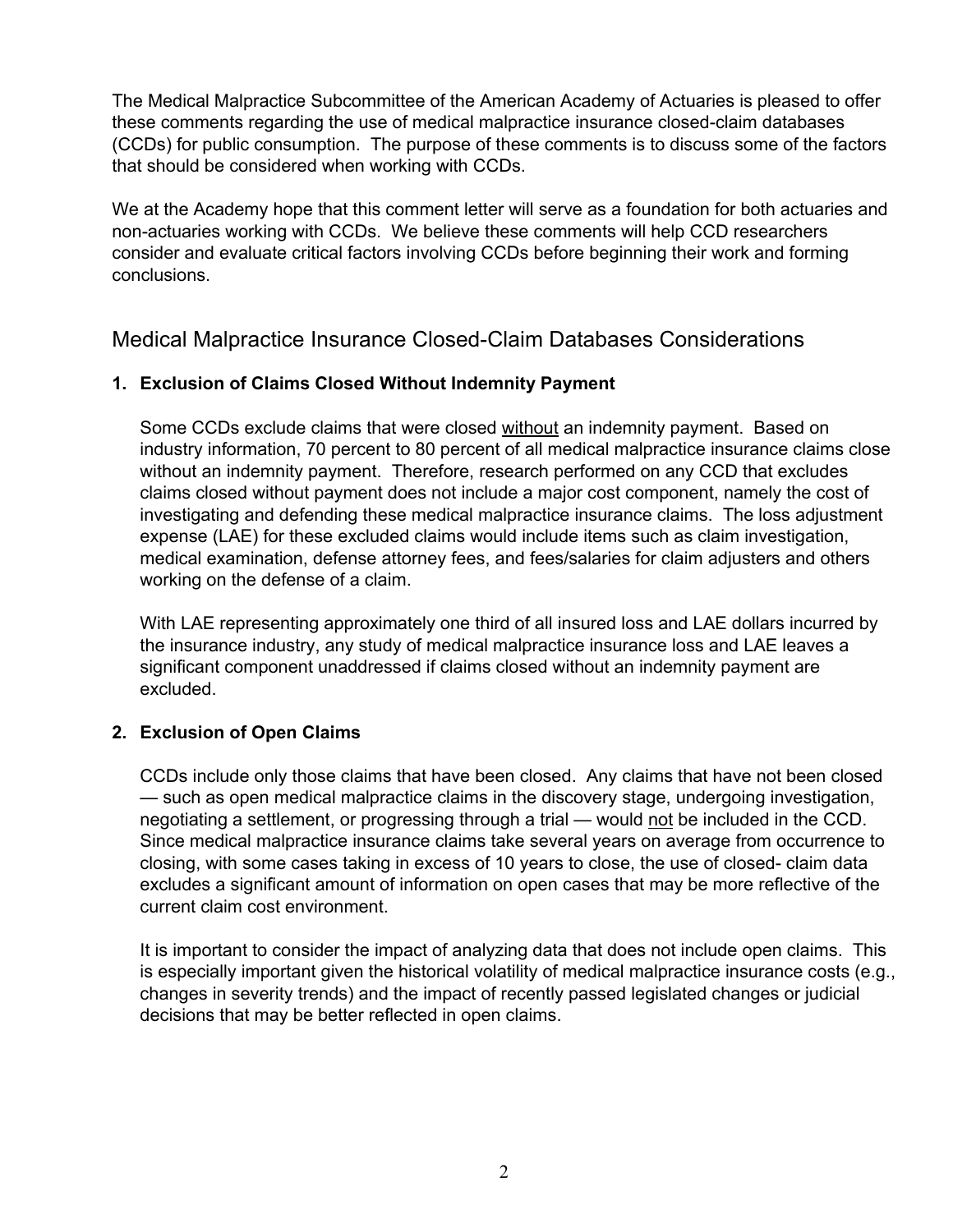#### **3. Relationship of Closed Claim Data and Ratemaking**

For a number of actuarial reasons, including those noted here, CCDs are generally not used by medical malpractice insurers to produce rate indications. Rates developed by medical malpractice insurers generally use data that includes closed and open claims.

Actuarial Standards of Practice (ASOP) No.  $9^1$  on ratemaking states, "A rate is reasonable and not excessive, inadequate, or unfairly discriminatory if it is an actuarially sound estimate of the expected value of all future costs associated with an individual risk transfer." In order to produce an actuarially sound estimate, actuaries generally use more information than is available from just-closed claims.

#### **4. Impacts of Tort Reform**

It is important that any study reasonably reflect, if possible, the impact of tort reform changes on the CCD. In addition, any assumptions or adjustments to the analysis that reflect the impact of tort reforms should be discussed. Such discussions might include the number of actual posttort reform claims included in their database, adjustments made to pre-tort reform claims for new caps, ability to properly segment data into the new cap buckets using current CCD identifier fields, ability to analyze economic versus noneconomic damages, etc.

The ability to quantify the true impact of any tort reform is complicated by the uncertainty regarding the constitutionality of reforms passed by each state legislature. Using Texas and Florida, two states with closed-claim databases that recently passed tort reforms including caps on noneconomic damages, we can illustrate the varying degrees of uncertainty. In Florida, the caps are currently being challenged in court to determine whether they will be declared constitutional. This process could take up to five or more years. At the other end of the spectrum, the Texas cap on noneconomic damages should not be subject to constitutional challenge because it was ratified by voters approving Proposition 12.

### **5. Changes in The Structure of the CCD Over Time**

CCDs are commonly developed and maintained by state regulators through data calls to numerous reporting entities over many years. It is important for the user of the CCD to understand any changes that have been made in the CCDs format over time. It is not uncommon for databases and their fields to be periodically reviewed and enhanced. Since previously submitted data are frequently not revised, a researcher should understand the nature and timing of these enhancements, make proper adjustments to ensure consistent treatment of data, and document their handling of these adjustments in their analysis.

For example, the remapping of old fields and the addition of new fields during CCD enhancements may require reformatting older database records into the newer formats, to the extent possible. If historical database changes are not well understood by the researcher, trends developed using pre-enhancement and post-enhancement data could lead to the misinterpretation of results because of improper data comparisons.

<sup>&</sup>lt;sup>1</sup> A PDF version of ASOP No. 9 is available from the Academy's web-site www.actuary.org or by directly accessing www.actuarialstandardsboard.org/asops.htm.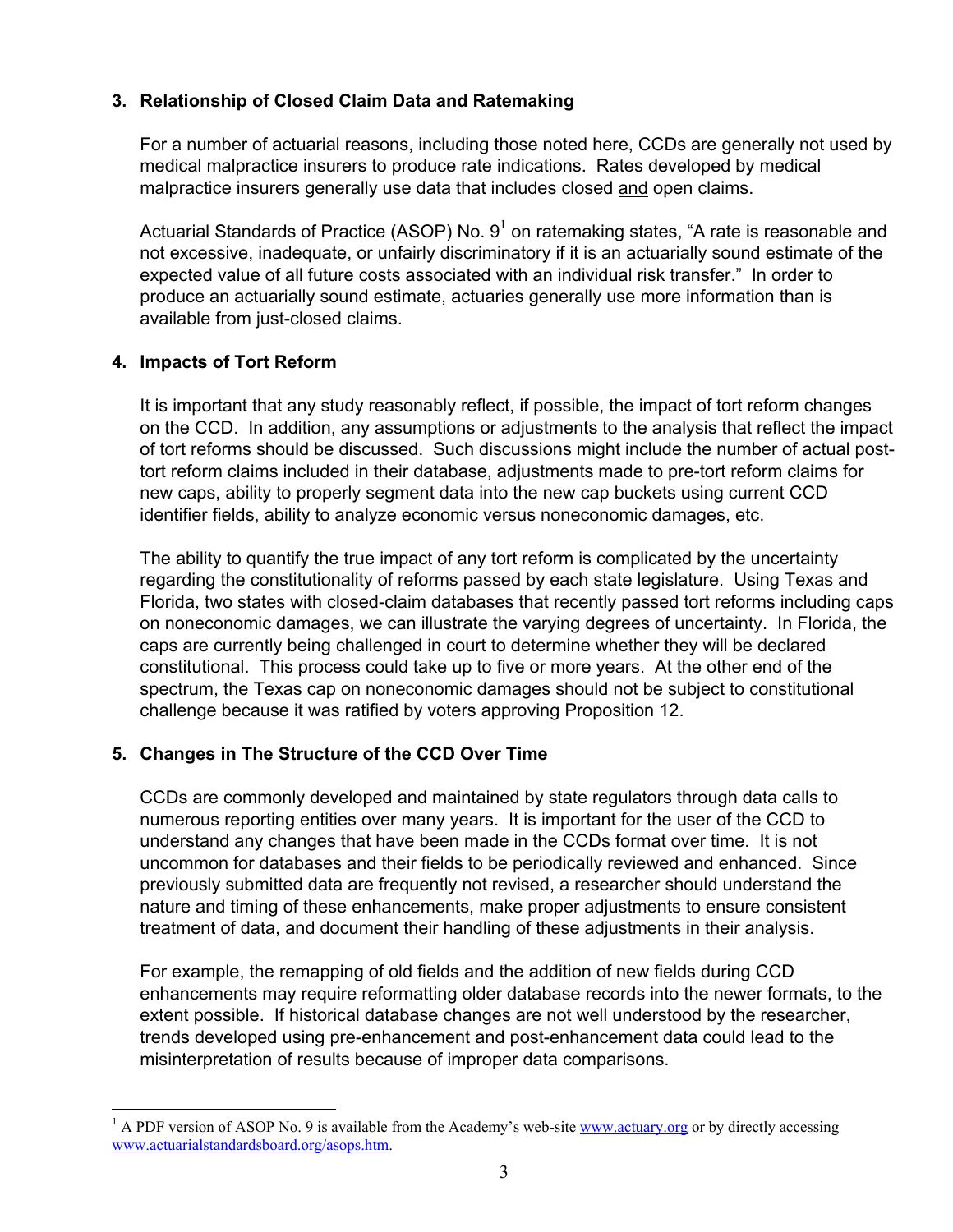#### **6. Changes in The Entities Reporting to the CCD**

Data may be affected by changes in the entities required to report closed claims. For example, if the CCD historically included only claims reported by insurers and a decision was made to include closed claims reported by captives or self-insureds, it would be important to consider this change in any analysis. If this change was not known or disclosed, a rise in closed-claim payments could be misinterpreted as a large increase in payments, not a change caused by new reporting entities entering the database. The converse could also be true, whereby fewer claims might be caused by fewer reporting entities.

#### **7. Time Period Considered For Analysis**

It is important to understand the behavior of economic circumstances (e.g., level of general inflation, impact of improving medical technology on costs, etc.) that affect medical malpractice insurance claims over time. When selecting the time period for review, the researcher must consider multi-year changes in factors affecting the frequency and severity of claims that may impact the ultimate conclusions of the analysis.

#### **8. Integrity of CCDs**

It is important to recognize that CCDs may not be subject to audit for accuracy and consistency. This leaves the interpretation of CCD fields up to each of the reporting entities. For example, there may be inconsistencies in how each reporting entity may itemize total loss dollars (e.g., dollars entered in total, dollars split into economic vs. non-economic damages, lost wages vs. medical costs, etc.) or how multiple plaintiffs/defendants for the same event are entered into the database. In some cases, inconsistent interpretations of data fields may be such that adjustments are necessary to form reasonable conclusions.

### **9. Handling of Policy Attributes**

The interaction of deductibles, primary insurance policy claims and excess insurance policy claims that are included in the CCD should be understood. For example, if a large claim is subject to coverage under both a primary insurance policy and an excess insurance policy, it is important that the researcher re-connect the two records in the CCD to properly reflect the full value of the claim. Failure to do so could affect conclusions as to the frequency and severity of claims. Similarly, if the claim record identifies only the portion of loss in excess of a deductible or self-insured retention, the full value of the claim could be understated.

#### **10. CCD versus Insurer Trends**

It may be important for the user to understand the differences between the loss experience and trends among the various classes of risks in the database. Therefore, it may not be appropriate to infer CCD trends for an individual insurer without comparing the company's mix of business to the mix represented in the CCD. For example, a medical malpractice insurer that writes a heavy concentration of low-risk specialties (e.g., chiropractors, allergists, dermatologists — no surgery) may see trends that are different from those derived from reviewing the entire CCD, which includes all specialties (e.g., chiropractors, neurosurgeons, OB/GYNs), since low-risk specialties typically have minimal exposure to larger jury awards.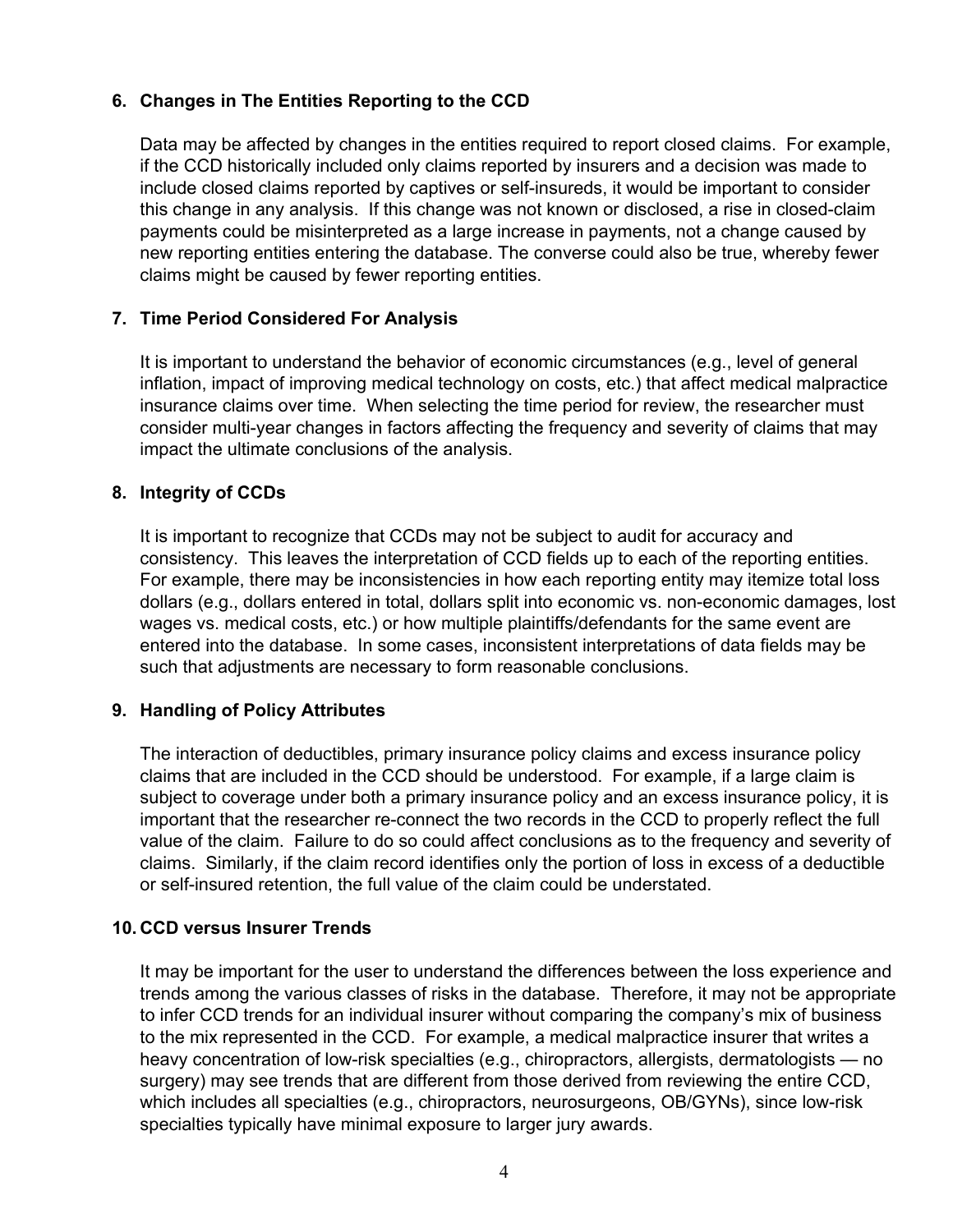#### **11. Consideration of Policy Limits Purchased by Insureds**

It is important to understand the trends in policy limits purchased by physicians and hospitals over time. When selecting the time period for review, the researcher must consider multi-year changes in policy limits that may affect the frequency and severity of claims that may impact the ultimate conclusions of the analysis.

#### **12. Adjustments to CCD Data**

In general, it is helpful to a reader's understanding of a CCD-based analysis for the report to document any adjustments made to the closed-claim data that could have a significant effect on analysis results. This documentation should also include identification of the potential impacts on the final conclusions made in the analysis. Thorough documentation reduces the likelihood that the conclusions, methodologies, or assumptions of the analysis will be misunderstood by the readers.

The following hypothetical example demonstrates the importance of documenting adjustments.

State X is currently in the midst of a medical malpractice insurance crisis. CCD payments have been increasing at six percent a year and the number of insurers covering physicians has dropped from 20 insurers in 2000 to two insurers in 2002.

| State X 2000 CCD payments:             | \$100 million                                               |
|----------------------------------------|-------------------------------------------------------------|
| State X 2002 CCD payments:             | \$100 million x (1.06) x (1.06) = \$112.5 million           |
| 2000 Active writers:                   | 20 insurers                                                 |
| 2002 Active writers:                   | 2 insurers                                                  |
| Implied 2000 losses per active writer: | $$100$ million / 20 = \$5 million                           |
| Implied 2002 losses per active writer: | \$112.4 million / $2 = $56.2$ million                       |
| Implied annual change:                 | $($56.2 \text{ million} / 5 \text{ million})^5 - 1 = 235\%$ |

The researcher in this example could use two different headlines in the final report:

#### Headline 1:

*"Medical malpractice insurer severity trends increase six percent per year"* 

Headline 2:

*"Medical malpractice insurer severity trends adjusted for declines in actively writing insurers increase 235 percent per year."* 

Given the difference in the above severity trends and the potential shock value of headline 2, it is easy to see how important it would be for the researcher in this example to document any adjustments made to the closed-claim data and to discuss the pros and cons of calculating severities adjusted for the number of active writers.